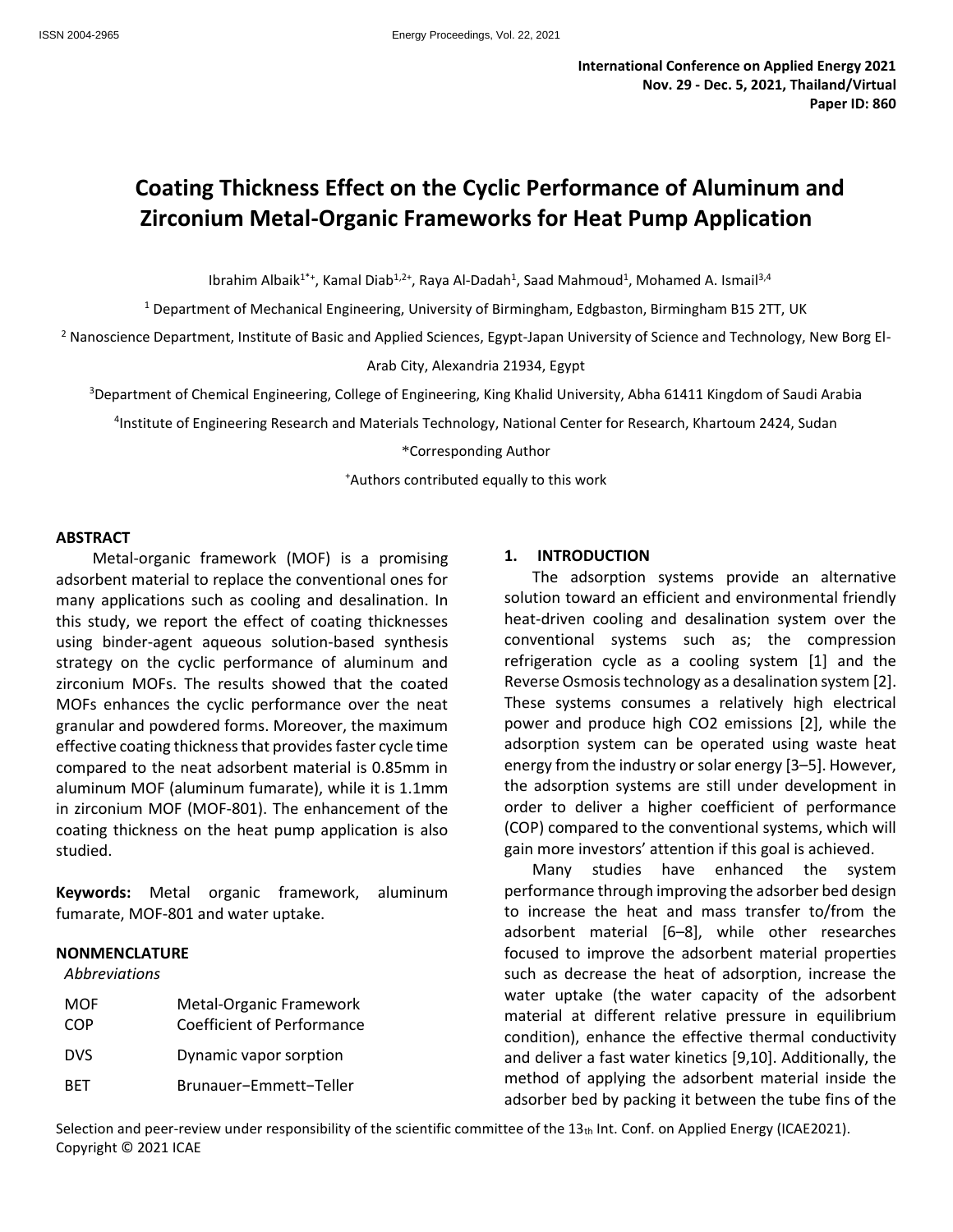heat exchanger [11] or coating it on the heat exchanger surfaces also plays a significant rule in improving the heat and mass transfer, which ultimately improve the performance of the adsorption system [12]. Packing the adsorbent material has a major drawback in the thermal conductivity and thermal contact resistance between the material and the heat exchanger surfaces, which increase the heat transfer resistance through the adsorbent material.

Recently, a huge effort have been dedicated to minimize the thermal contact resistance with lower reduction in internal and external mass transfer of the vapour through the adsorbent material, since reducing the heat transfer resistance is directly linked to an increase in the mass transfer resistance. Coating the adsorbent material is a promising candidate to eliminate the contact resistance and speed up the water kinetics in the adsorbent material. Several techniques are considered in coating, which can be summarized through situ direct synthesis or binder agents [13]. In situ direct synthesis, the adsorbent material is directly crystallized onto the heat exchanger surfaces, which can reduce the heat and mass transfer resistances and cycle time (adsorption and desorption). The mass transfer resistance is very limited since the coating thickness is very thin (less than 0.1mm), which makes the adsorption system has a very low COP due to the high metaladsorbent mass ratio. This technique produces a coating layer with 100% of adsorbent material without adding any binder, which makes it uniform and compact [13]. Scaling up this technique is facing technical manufacturing limitations, which is difficult to be applied in widespread applications [14]. On the other hand, binder-based coating produces a reproducible thicknesses by forming an adherent films which considered simple method compared to direct synthesis [15,16]. Moreover, this method eliminates the thermal contact resistance with the heat exchanger surfaces and enhance the effective thermal conductivity while it causes a reduction in porosity of the composite structure. Several studies were carried out to identify the coating thickness and the binder agent percentage, especially with organic framework materials (MOF), since these materials have higher surface area compared to the conventional adsorbent material [17](silica gel and zeolite) which can overcome the reduction in porosity after adding the binder agent. Therefore, more studies need to be investigated to maximize the coating thickness to reduce the metal-adsorbent mass ratio in order to be applied in different applications such as water desalination and cooling. In this study, a detailed investigation of the coating thickness effect on the cyclic performance were carried out to obtain the effective coating thickness using different MOF materials (Alumnuim Fumarate (AlFum) and MOF-801), which represents a strong tool that can be applied in the adsorption system to achieve higher COP.

## *2. MATERIAL AND METHODS*

Zirconium oxychloride octahydrate  $(ZrOCl<sub>2</sub>·8H<sub>2</sub>O,$ purity ≥ 99.8%), N,N-dimethylformamide (DMF) (HPLC grade), fumaric acid (purity  $\geq$  99%), Al-fum was purchased from MOF-Technology Co. Anhydrous DMF and formic acid (purity  $\geq$  99.8%) were obtained from sigma Aldrich. Ethanol (HPLC grade) and hydroxyethyl cellulose were purchased from Fisher Scientific. All chemicals obtained were used without further purification. Pyrex screw-capped bottles were used for synthesis, solvent exchange and storage.

Nitrogen  $(N_2)$  adsorption isotherms were recorded on  $N_2$  adsorption and desorption isotherms were measured on a Micromeritics Tristar II at 77 K. A liquid  $N_2$ bath was used for the measurements at 77 K. Before each run, samples were activated at 120 °C for 18 h under high vacuum. Water isotherms and cyclic performance tests were measured using dynamic vapour sorption apparatus (DVS).

**Synthesis of MOF-801, Zr6O4(OH)4(fumarate)6:** In a 500 mL screw- capped jar, 1.16 g (50 mmol) of fumaric acid and 3.2 g (50 mmol) of  $ZrOCl<sub>2</sub>·8H<sub>2</sub>O$  were dissolved in a mixed solvent of DMF and formic acid (40 mL and 14 mL, respectively). The solvent mixture was then heated in a conventional oven at  $120^{\circ}$ C overnight to produce powder MOF-801 as a white precipitate. The precipitate was collected by centrifuge at 10,000 rpm and washed three times with 100 mL DMF, then three times with 100 mL ethanol and subsequently dried in oven at  $40^{\circ}$ C. The air-dried MOF sample was transferred to a vacuum oven at 120°C for 12 hours, yielding activated MOF-801 as a white powder (yield: 2.1 g). This batch was further used to determine the water sorption characteristic curves and Brunauer−Emmett−Teller (BET) isotherms for adsorption and desorption.

**Synthesis of coating films of MOF-801 and Al-Fum:** To prepare 10 % binder solution of MOF-801 or Al-Fum (see **[Figure 1](#page-2-0) (a-c)**), in a 500 mL beaker, 1 g of binder powder (hydroxyethyl cellulose) was fully dissolved in 50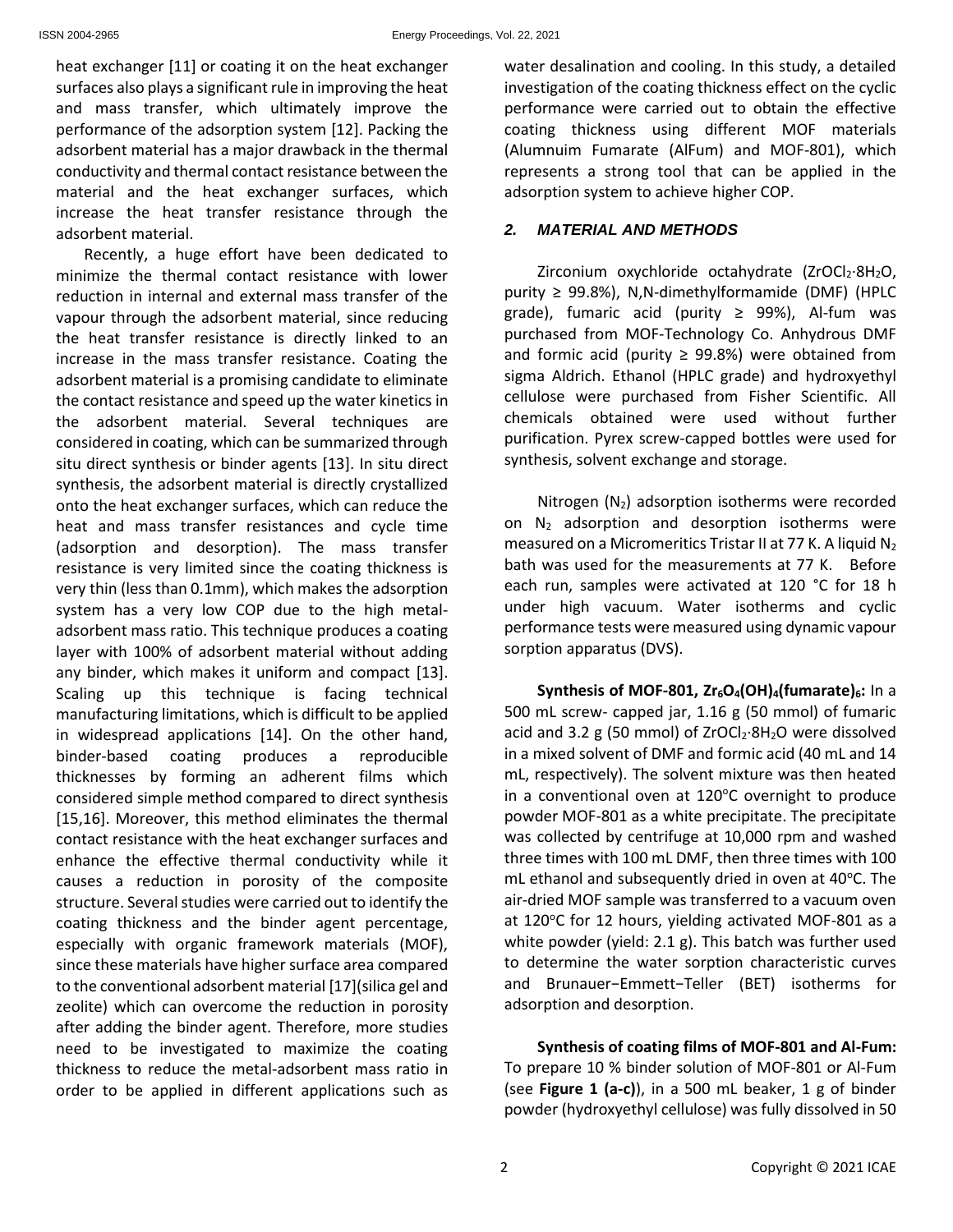ml water to get a viscous solution of binder using stirrer for 15 minutes at 80 $^{\circ}$ C. Afterwards, 10 g of MOF powder was fully dispersed in the viscous solution of binder using sonication for 5 minutes. These procedures are presented in **[Figure 1](#page-2-0) (d-g).** Then, the viscous solution of MOF/binder was dip-coated on slides of aluminum foil as shown in **[Figure 1](#page-2-0) (h).** The MOF coated aluminum slides were left in the oven at  $120^{\circ}$ C to form a homogenous layer of MOF for 30 minutes, then another layer of MOF/binder solution could be dip-coated on the dried layer to tune the thickness of MOF coated layers. **[Figure](#page-2-0)  [1](#page-2-0) (i)** shows different thicknesses of MOFs that are ready for characterizations.

# **3. RESULTS AND DISCUSSIONS**

In order to assess the microporosity of powder material and the different coating thicknesses of MOF-801 (0.3, 0.5 and 1.1mm) and AlFum (0.3 and 1.1mm) layers with binder, the nitrogen sorption isotherms were measured for MOF-801 powder, AlFum powder and their thicknesses. The isotherms of MOF-801 and AlFum MOF

with their different thicknesses showed type-I like isotherms as shown in **[Figure 2](#page-3-0)**. This observation indicated the maintained microporosity even after adding binder to the MOF powder. AlFum powder demonstrated a BET surface area of 635  $m^2/g$  while its composite with 10 % binder was 510 and 280  $\mathrm{m}^2/\mathrm{g}$  for 0.3 and 1.1 mm thicknesses respectively as shown in **[Figure 2](#page-3-0) (a)**. The decrease in BET surface area could be attributed to the effect of binder in blocking the pores of AlFum powder. Moreover, a noticeable decrease of surface area in case of 1.1 mm thickness may be attributed to the difficulty of nitrogen gas to access the internal pores of this relatively high thickness. On the other hand, the surface area for MOF-801 powder, 0.3, 0.5 and 1.1 mm MOF-801 layer thicknesses demonstrated a BET surface area of 900, 870 , 850 and 720 m<sup>2</sup> /g respectively, **[Figure 2](#page-3-0) (b)** . Since the composite contained about 10 wt % of binder, the observed decreased surface area of the composite reflected the mass contribution of cellulose binder which is noticeable in composite materials. However, at 1.1 mm thickness,

<span id="page-2-0"></span>

Figure 1. Optical images for MOFs coating synthesis. (a) AlFum-powder, (b) binder, (c) MOF-801 – powder, (d, e) binder solution preparation, (f, g) MOF/binder solution preperation, (h) dip coating MOFs on alumnuim foil with different thicknesses and (i) MOFs different thicknesses ready for characterizations after drying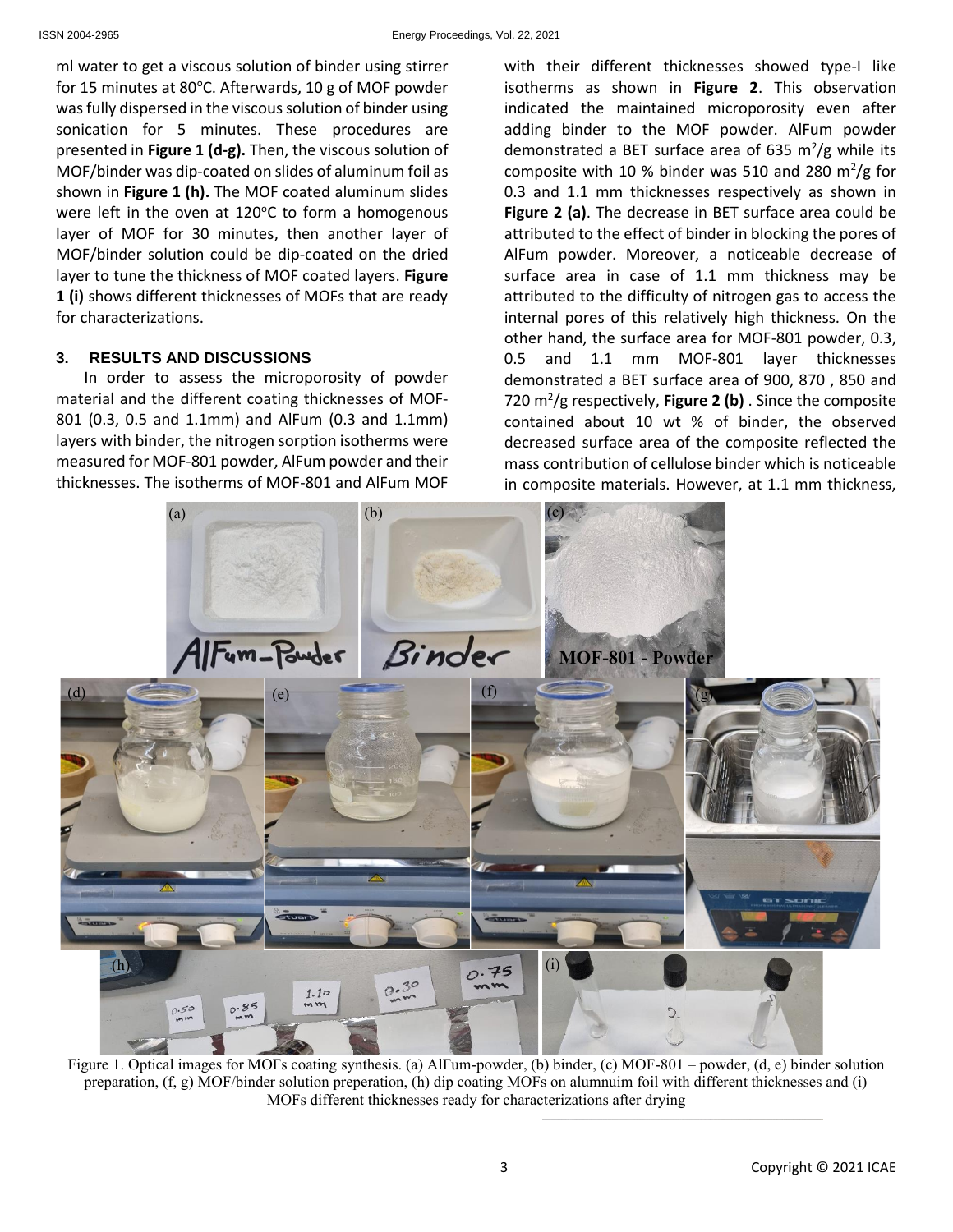MOF-801 still provides a decent surface area since the probability of blocking the pores in case of MOF-801 is lower than Alfum. This might be justified by the large pore volume in AlFum compared to MOF-801 which makes it easy to be blocked.

diameter of 0.4-0.8mm shows an adsorption and desorption times of 55 and 30 minutes (cycle time of 85 minutes). While in powder form, the cycle time is slightly decreased to 75 minutes. The powder form has better permeability compared to the granular one which eases



<span id="page-3-0"></span>Figure 2. BET nitrogen isotherms of (a) AlFum and (b) MOF-801- (neat powder, and powder with binder at different thicknesses)



<span id="page-3-1"></span>Figure 3. Water cyclic performance at relative pressure of 90% and heating temperature of 90°C using DVS (a) AlFum and (b) MOF-801- (neat powder, neat granular, and powder with binder at different thicknesses)

DVS device is used to test the cyclic performance of the neat MOFs (powder or granular) and mixed MOFs with 10% binder at different thicknesses at relative pressure of 90% and heating temperature of 90°C as shown in **[Figure 3](#page-3-1)**. AlFum granular with circular particle the mass transfer of the water vapor through the adsorbent material. However, the powder form cannot be applied in the application unless mixed with binder agent. After adding 10% of binder agent to the AlFum, the cycle time shows a dramatical reduction to 30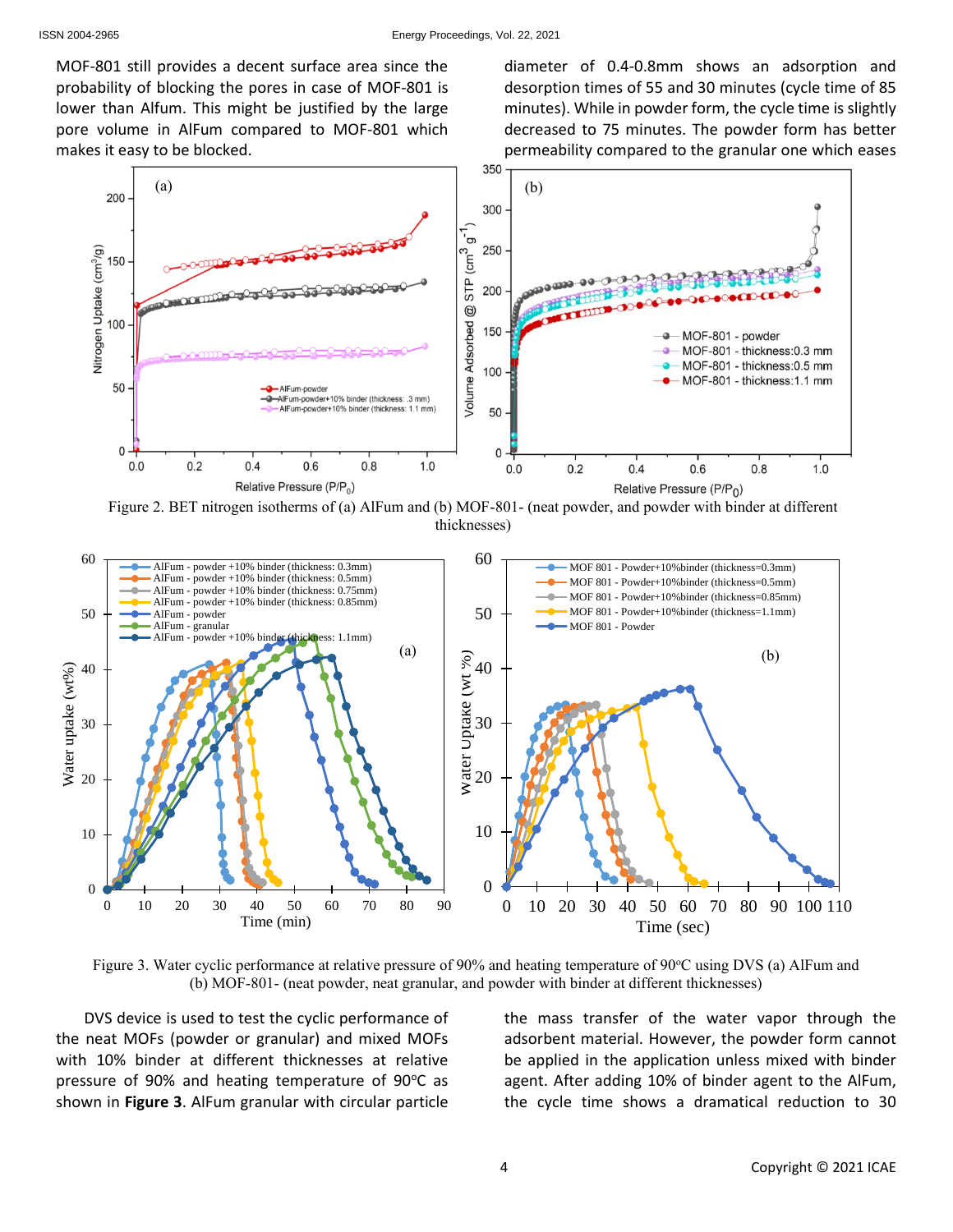

<span id="page-4-0"></span>Figure 4. PTX diagram of Heat pump adsorption system using (a) MOF 801 powder and (b) MOF 801 powder with 10% binder (thickness:0.85mm) – T<sub>heating</sub> = 90°C, T<sub>cooling</sub> = 25°C, T<sub>chilled</sub> = 23°C and t<sub>halfcycle</sub> = 300 sec

minutes at coating thickness of 0.3mm followed by 35, 45 and 50 minutes at thicknesses of 0.5, 0.75 and 0.85mm respectively as shown in **[Figure 3](#page-3-1) (a)**. Any further increase in the thickness causes a very high mass transfer resistance which leads to increase the cycle time to be higher than the neat AlFum at thickness of 1.1mm. Note that mixing binder agent with AlFum causes a slight decrease in the maximum water uptake from 45 to 39 wt %. On the other hand, in neat powdered form of MOF-801, the adsorption and desorption time are 60 and 47 minutes (cycle time of 107 minutes), which are higher than the cycle time of AlFum in powder form. Different thicknesses are also applied after mixing the binder with MOF-801 (0.3, 0.5, 0.85, and 1.1mm) as shown in **[Figure](#page-3-1)  [3](#page-3-1) (b)**. It is observed that the cycle time at thickness of 1.1mm is still providing a better cyclic performance compared to the neat MOF with a cycle time of 65 minutes. In contrary, AlFum with coating thickness of 1.1mm is no longer effective since the neat MOF-801 has smaller pore volume and larger surface area compared to the purchased AlFum, which makes it capable to have good cyclic performance at thicker coating thickness.

To investigate the coating thickness effect on the performance of adsorption application, heat pump adsorption system is used which consists of adsorber bed, evaporator and condenser. The pressuretemperature-water uptake (PTX) diagram of the heat pump is shown in **[Figure 4.](#page-4-0)** When MOF 801 in powder form is used without binder, the water uptake is increased from 0.098 to 0.171 g/g using a half cycle time of 300 seconds, while adding binder with a coating thickness of 0.85mm increase the water uptake between the desorption and adsorption process from 0.123 to  $0.215$  g/g. This indicates that the cooling effect that can be obtained from the system using this thickness is higher than the neat MOF.

## *4. CONCLUSIONS*

Toward the practical implementation of the aluminum and zirconium metal-organic framework (MOF) materials in cooling and desalination applications, a facile and effective strategy were developed for MOF coating on heat exchanger surfaces using binder agent. Different coating thicknesses were investigated using Brunauer−Emmett−Teller (BET) and dynamic vapor sorption (DVS) devices in order to be compared with the neat MOFs. Despite the slight reduction in the maximum water uptake as a result of mixing the adsorbent material with 10% of binder agent, it provides more than two cycles (adsorption and desorption) in 75 minutes using coating thicknesses of 0.3 and 0.5 mm, while only one cycle can be performed during this period when neat MOF is used. At coating thicknesses of thicker than 0.85 and 1.1mm in aluminum fumarate and MOF-801 respectively, this coating strategy is no longer effective since a significant impact on the porosity and surface area is observed. This finding will allow us to implement a thicker coating thicknesses in the adsorption systems, which will lead to increase the coefficient of performance since the metal-adsorbent mass ratio will be decreased.